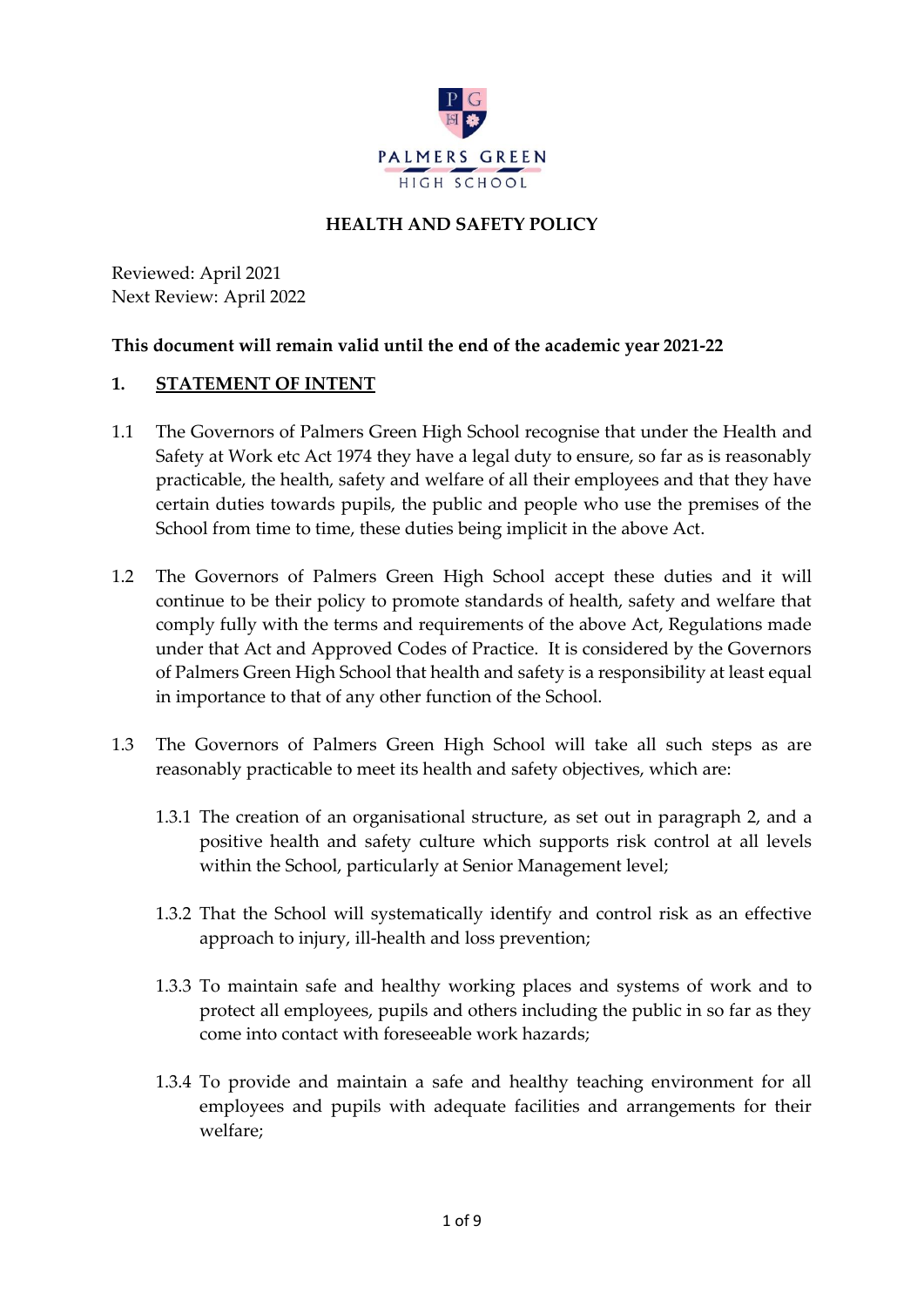- 1.3.5 To provide all employees and pupils with the information, instruction, training and supervision that they require to work safely and efficiently. Relevant information will be disseminated to staff as appropriate;
- 1.3.6 To develop an understanding of risk control and safety awareness amongst all employees and pupils and, as a result of this, create individual responsibility for health and safety at all levels and be responsive to internal and external change;
- 1.3.7 To provide a safe environment for all authorised visitors to the School's premises bearing in mind that these visitors may not necessarily be attuned to certain aspects of the School's environments;
- 1.3.8 To control effectively the activity of all outside contractors when on School premises. It is the intention of the Governors of Palmers Green High School that, apart from routine supervision and control of contractors, this aim will be achieved in part by demanding copies of contractors' Safety Policies at the Tender stage, where appropriate;
- 1.3.9 To encourage full and effective two-way consultation on health and safety matters by utilising the management structure of the School and the committees already existing;
- 1.3.10 To use health and safety to preserve and develop human and physical resources and hence contribute to the School's performances;
- 1.3.11 To ensure that this Policy is used as a practical working document and that its contents are publicised fully;
- 1.3.12 To regularly, and at least annually, scrutinise and review performance and the details of this Policy so that the School learns from experience and keeps in line with changes in current legislation.
- 1.4 The Governors of Palmers Green High School are committed to providing adequate resources to ensure its health and safety objectives and this Policy are met.
- 1.5 The School is conscious of the external environment that may be effected by its activities and will pay full regard to the implications of the Environmental Protection Act 1990 and, in particular, the Duty of Care as regards waste.
- 1.6 The Governors of Palmers Green High School are aware of, and will meet, the requirements under the Independent School Standards.
- 1.7 The Governors of Palmers Green High School recognise the Health & Safety Executive guidance contained in 'Sensible Health & Safety Management in Schools – The Role of School Leaders'.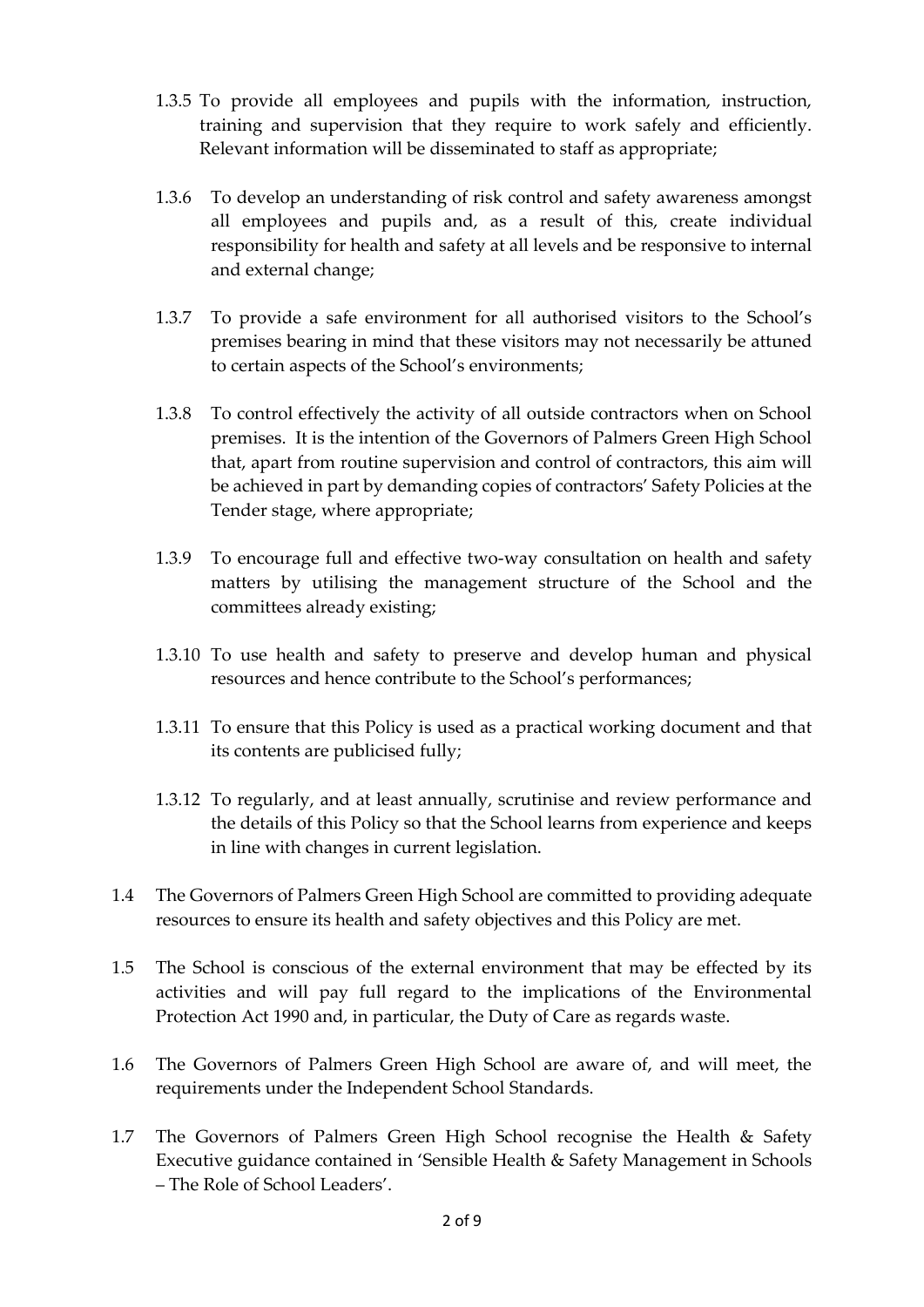- 1.8 The School will provide and maintain written Risk Assessments of the risks to the health and safety of its employees whilst they are at work and others who may be affected, as required by the Management of Health and Safety at Work Regulations 1999.
- 1.9 The Governors of Palmers Green High School recognise the good practice contained in 'Health and Safety Advice for Schools', prepared by the DfE and intends to follow the recommendations it makes.
- 1.10 The Governors of Palmers Green High School consider that this Health & Safety Policy is an integral element of the overall School's Development Plan and other resources policies.
- 1.11 The Governors of Palmers Green High School have appointed Owen David Risk Management Limited as one of its Competent Persons to provide the necessary legal, technical and practical health and safety assistance and information and also to provide an independent monitoring service of the activities of the School.
- 1.12 This Policy will be brought to the attention of all employees and periodically reviewed and revised as necessary.

 $\bigcirc$ 

D Lewis Chair of Governors April 2021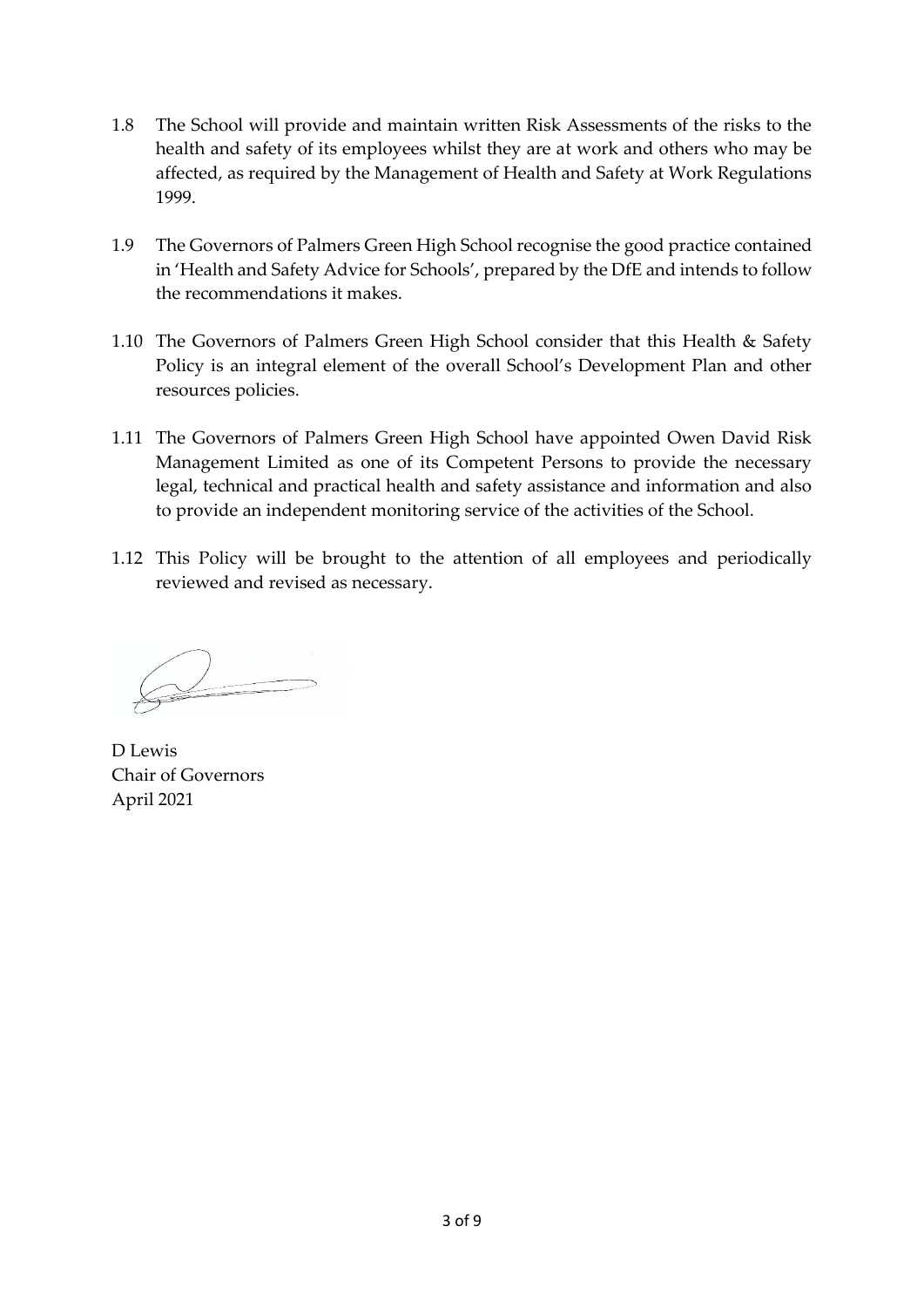#### **2. ORGANISATION & RESPONSBILITIES**

#### **2.1 The Governors**

The Governors of Palmers Green High School:

- 2.1.1 Accept full responsibility for health and safety within the School.
- 2.1.2 Formally and publicly accept their collective role in providing health and safety leadership within the organisation.
- 2.1.3 Requires that each Governor accepts their individual role in providing health and safety leadership within the organisation.
- 2.1.4 Will ensure that all their decisions reflect their health and safety intentions as articulated in their Statement of Intent.
- 2.1.5 Recognise their role in engaging the active participation of employees in improving health and safety.
- 2.1.6 Consider that one of their primary objectives is to provide safe and healthy working conditions for employees and to ensure that their work does not adversely affect the health and safety of other people.
- 2.1.7 Recognise their corporate responsibility as employers to ensure, so far as is reasonably practicable, that this same safe and healthy environment is also provided for pupils and all other people who visit the School.
- 2.1.8 Are committed to ensure that the School operates in accordance with current legislation.
- 2.1.9 Will ensure and require that they are kept informed of, and alert to, relevant health and safety risk management issues.
- 2.1.10 Will regularly monitor the effectiveness of the implementation of this Policy and will review health and safety performance on a regular basis, at least annually. Where found necessary, the Policy will be revised.
- 2.1.11 Will ensure that any changes in this Policy will be brought to the attention of all employees.
- 2.1.12 Will ensure that management systems provide for effective monitoring and reporting of the School's health and safety performance.
- 2.1.13 Will appoint one of its number to be nominated as a member of the Health  $\&$ Safety Committee but clearly acknowledge that this role does not detract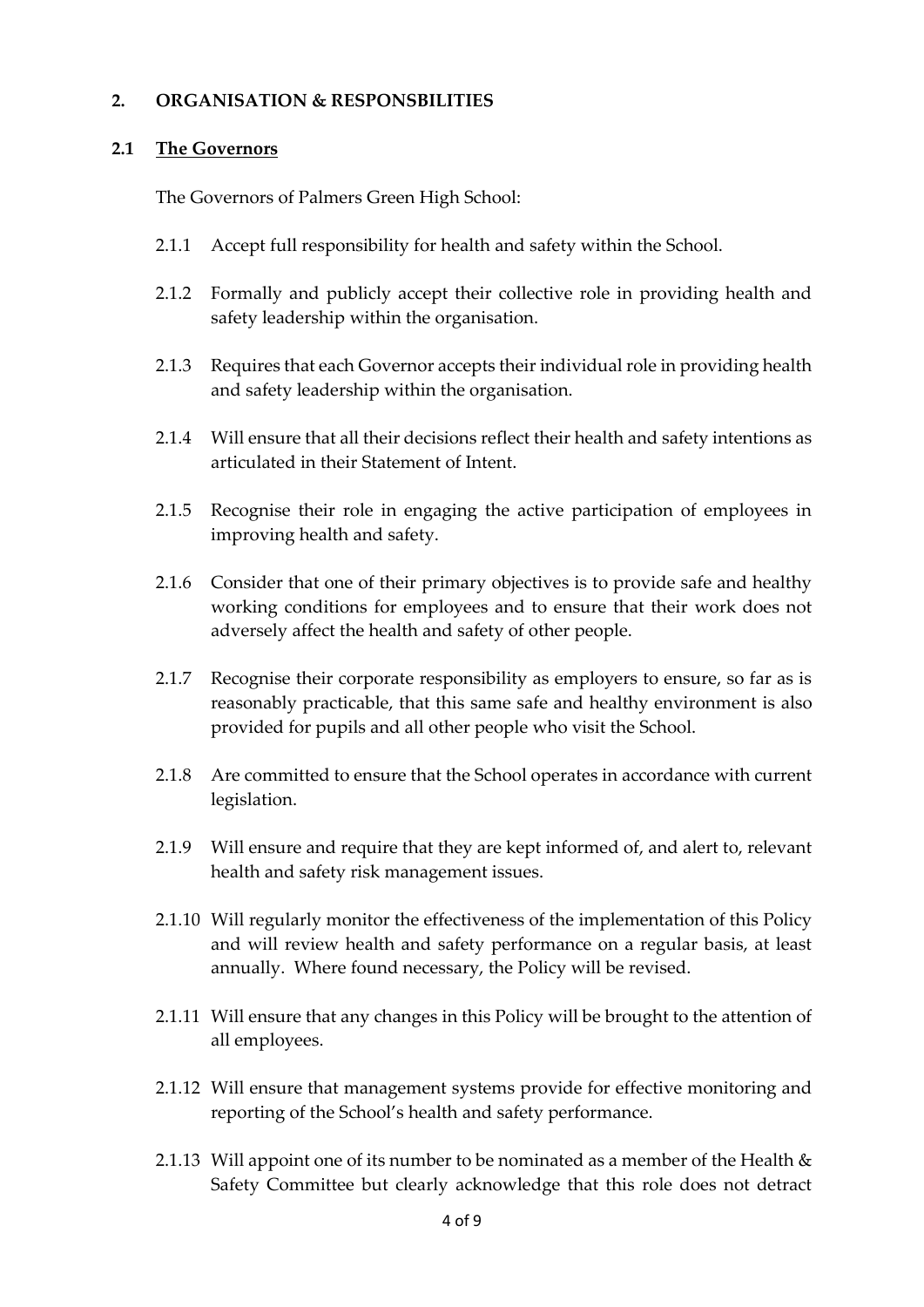either from the responsibilities of other Governors or from the health and safety responsibilities of the Governors as a whole.

#### **2.2 THE HEADMISTRESS**

On a 'day-to-day' operational basis, the Headmistress is directly responsible to the Governors for Palmers Green High School for the safe functioning of all the School's activities. The Headmistress will:

- 2.2.1 Ensure that the objectives outlined within the School Health & Safety Policy are fully understood, observed and implemented by persons under her control;
- 2.2.2 Be responsible for ensuring that suitable Risk Assessments are completed covering all processes and activities carried out with adequate records maintained for inspection;
- 2.2.3 Ensure that adequate communication and consultation channels are maintained so that information concerning health and safety matters, including the results of Risk Assessments which may affect employees, is adequately communicated to them;
- 2.2.4 Ensure that, as far as it is within her control, that adequate funds, materials, equipment and human resources are provided to ensure health and safety requirements are being met;
- 2.2.5 Ensure that all persons under her control are adequately trained to carry out any task required of them in a healthy and safe manner;
- 2.2.6 Regularly monitor the effectiveness of this Health & Safety Policy as regards both academic and non-academic work and report back to the Bursar as appropriate;
- 2.2.7 Consult with the Bursar and Deputy Head on health and safety matters;
- 2.2.8 Recommend changes to the School's Health & Safety Policy in light of experience;
- 2.2.9 Ensure the co-operation of all Staff at all levels as regards working to this Policy;
- 2.2.10 Be responsible for ensuring that all Senior Management, Heads of Department, Teachers, academic support and non-academic support staff, fully understand their responsibilities and are given both the time and the encouragement to pursue them;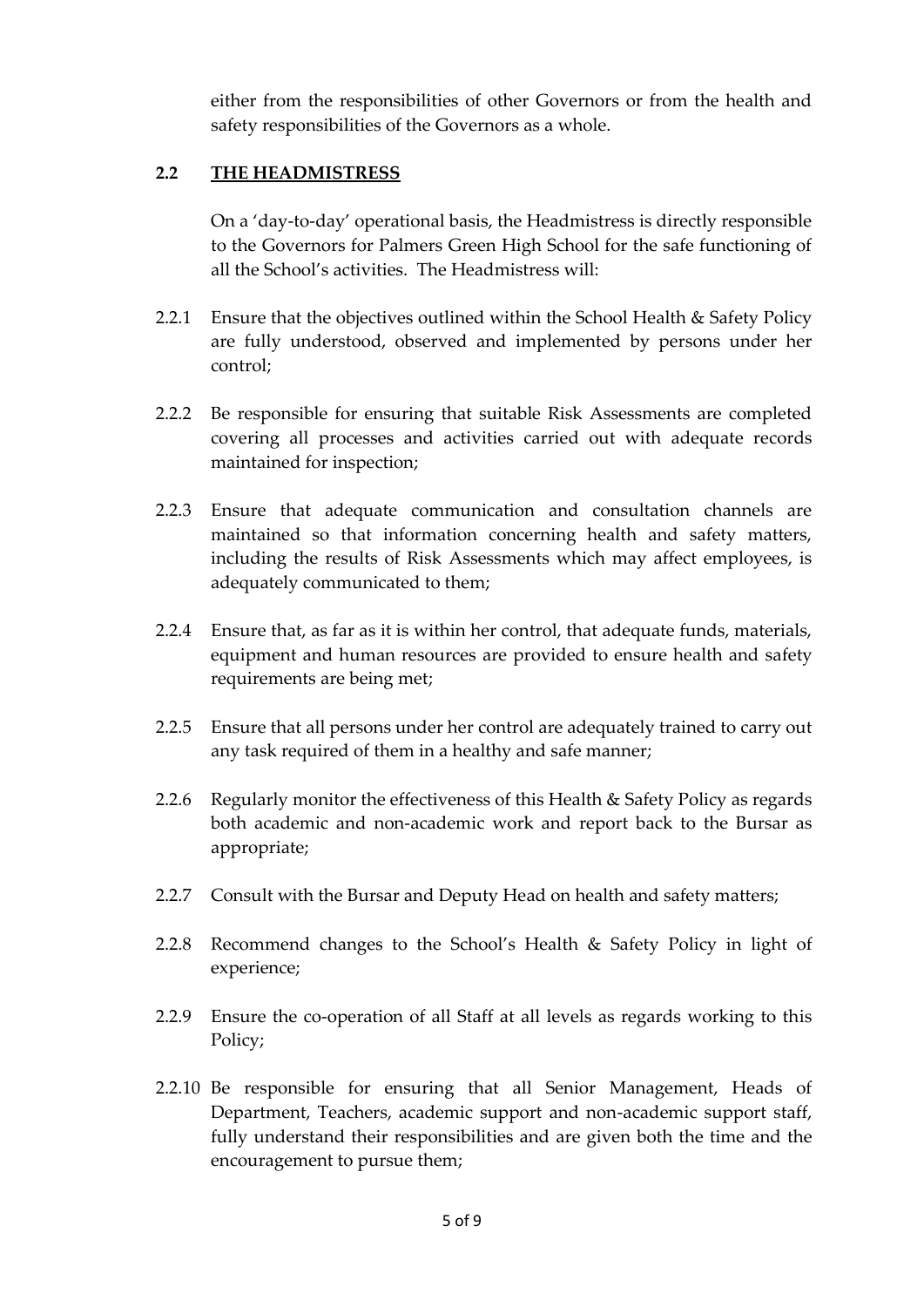2.2.11 Take steps to ensure that changes in curriculum are considered for their health and safety implications;

#### **2.3 THE BURSAR**

The Bursar has responsibility for:

- 2.3.1 Monitoring the effectiveness of this Policy and reporting back to the Headmistress and Governors of Palmers Green High School, as appropriate.
- 2.3.2 Monitoring overall health and safety within the School.
- 2.3.3 Recommending changes in the Palmers Green High School Health & Safety Policy in the light of experience.
- 2.3.4 Ensuring that all those employees who work for her are fully aware of their responsibilities within their own sphere of control.
- 2.3.5 Ensuring that adequate insurances are maintained including Employer's Liability, Public Liability and that the appropriate statutory examinations are completed on the School's behalf.
- 2.3.6 Chairing the Health and Safety Committee.
- 2.3.7 The Bursar is the main 'Competent Person' for Palmers Green High School as required by the Management of Health & Safety at Work Regulations 1999.
- 2.3.8 The Bursar is responsible for ensuring that the Health & Safety Policy is brought to the attention of all employees.
- 2.3.9 In a line management function the Bursar is responsible for the safe operation of the members of the caretaking and administrative staff.
- 2.3.10 The Bursar is responsible for ensuring that maintenance contracts involving outside bodies which monitor certain aspects of the School's functions are fully used and kept up to date. Examples include boiler maintenance, fire alarms, emergency lighting etc.
- 2.3.11 The Bursar is responsible for the 'fabric' of School buildings to ensure that they are maintained in a sound and healthy condition.
- 2.3.12 The Bursar is responsible for ensuring that fixed electrical installations on the School's premises are subject to at least 5-yearly inspection and test to demonstrate their 'maintenance' under the Electricity at Work Regulations 1989. Copies of these inspections and tests will be kept readily available for inspection.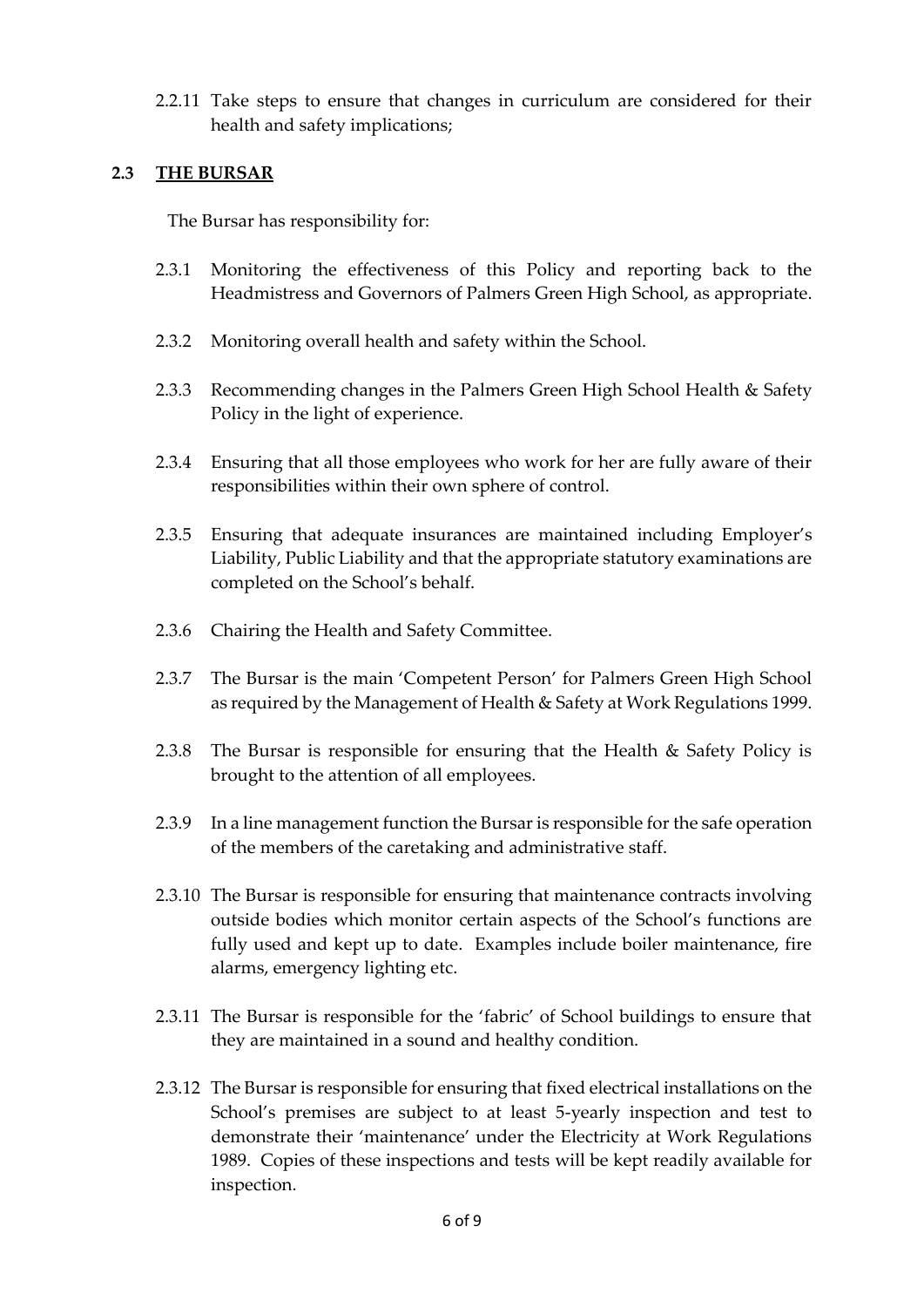- 2.3.13 The Bursar is responsible for ensuring that Legionella Risk Assessments of all School hot and cold water systems are completed and that the necessary management schemes are introduced.
- 2.3.14 The Bursar is responsible for ensuring that the School has had an 'Asbestos Survey', including Risk Assessments, completed to determine the presence of asbestos and the necessary management plan to be implemented.
- 2.3.15 The Bursar is responsible for establishing a system for the reporting back to her of all accidents, incidents, near-misses and damage to School and School property and the arrangements for their investigation. The results of these investigations, as well as being dealt with by the relevant line management functions, will then be discussed by the School's Health & Safety Committee.
- 2.3.16 The Bursar is responsible for the selection of outside maintenance contractors and the monitoring of their activities on School premises and in this context liaises fully with the School's architects as appropriate.
- 2.3.17 The Bursar is responsible for ensuring that the School's Health & Safety Policy is kept up to date.
- 2.3.18 The Bursar is responsible for the co-ordination of health and safety monitoring activities across the whole school.

# **2.4 HEADS OF DEPARTMENT**

The Heads of Department are responsible for:

- 2.4.1 Ensuring that his/her Department is run according to the standards laid out in the Schools Health & Safety Policy and other appropriate standards which may be set by individual Departments.
- 2.4.2 Ensuring that their staff understand the practical aspects of this Policy and the various legal requirements that apply within their areas of responsibility.
- 2.4.3 The preparation and maintenance of Risk Assessments related to their department, workplace or area of responsibility.
- 2.4.4 Ensuring that their staff are aware of the degree of priority that these matters carry and that, where appropriate, they should be provided with both time and encouragement to pursue such matters.
- 2.4.5 Notifying the Bursar of any matters within this field which they feel is beyond their competence to deal with.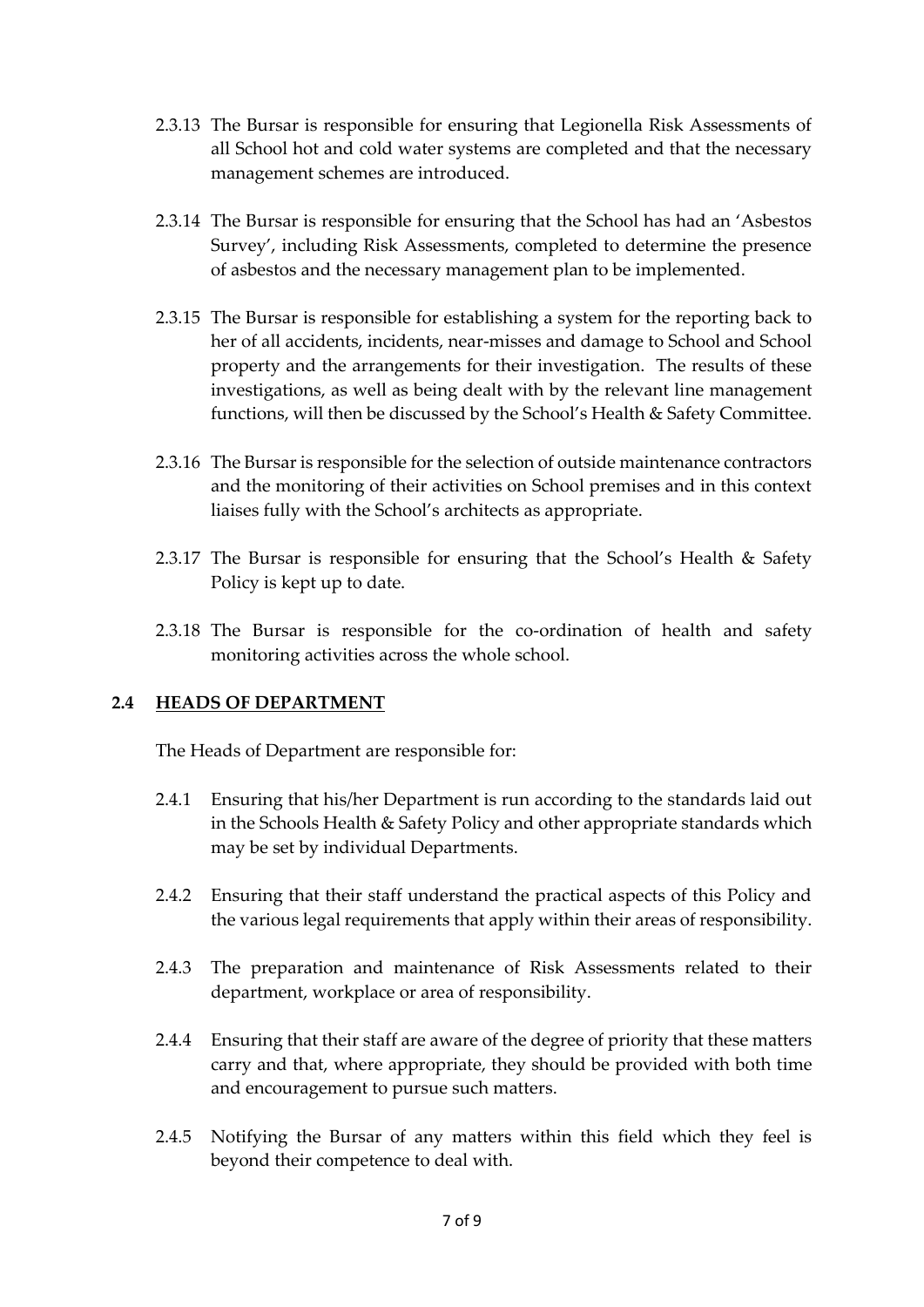- 2.4.6 Reporting to the Bursar of any accidents, incidents, near-misses or damage for appropriate investigation.
- 2.4.7 Where appropriate, ensuring the adequate supervision of pupils, both inside their School, during normal teaching activities, and also on external trips.
- 2.4.8 Notifying directly to the Bursar any new substances that are required to be purchased by their Department which may require COSHH assessments.
- 2.4.9 Ensuring that staff for whom they are responsible, co-operate fully with any fire practices and other emergencies.

#### **2.5 EMPLOYEES**

For the purposes of this School Health & Safety Policy the term 'Employees' includes ALL employees who work for the School. Each and every employee is responsible for ensuring that:

- 2.5.1 They take reasonable care as regards themselves and other persons who may be affected by their acts or omissions and are reminded of their duties under the Health & Safety at Work etc Act 1974, Sections 7 and 8 and the Management of Health & Safety at Work Regulations 1999, Regulation 14. These are:
	- 2.5.1.1 **HSW Act, Section 7** *It shall be the duty of every employee while at work:*
		- 2.5.1.1.1 *To take reasonable care for the health and safety of himself and of other persons who may be affected by his acts or omissions at work: and*
		- 2.5.1.1.2 *As regards any duty or requirement imposed on his employer or any other person by, or under any of the relevant statutory provisions, to cooperate with him so far as is necessary to enable that duty or requirement to be performed or complied with.*
	- 2.5.1.2 **HSW Act, Section 8** *No person shall intentionally or recklessly interfere with or misuse anything provided in the interests or health, safety or welfare in pursuance of any of the relevant statutory provisions.*

### 2.5.1.3 **Management of Health & Safety at Work Regulations 1999, Regulation 14**

2.5.1.3.1 *Every employee shall use any machinery, equipment, dangerous substance, transport equipment, means of production or safety device provided to him by his employer in accordance both with any training in the use of the equipment concerned, which has been*